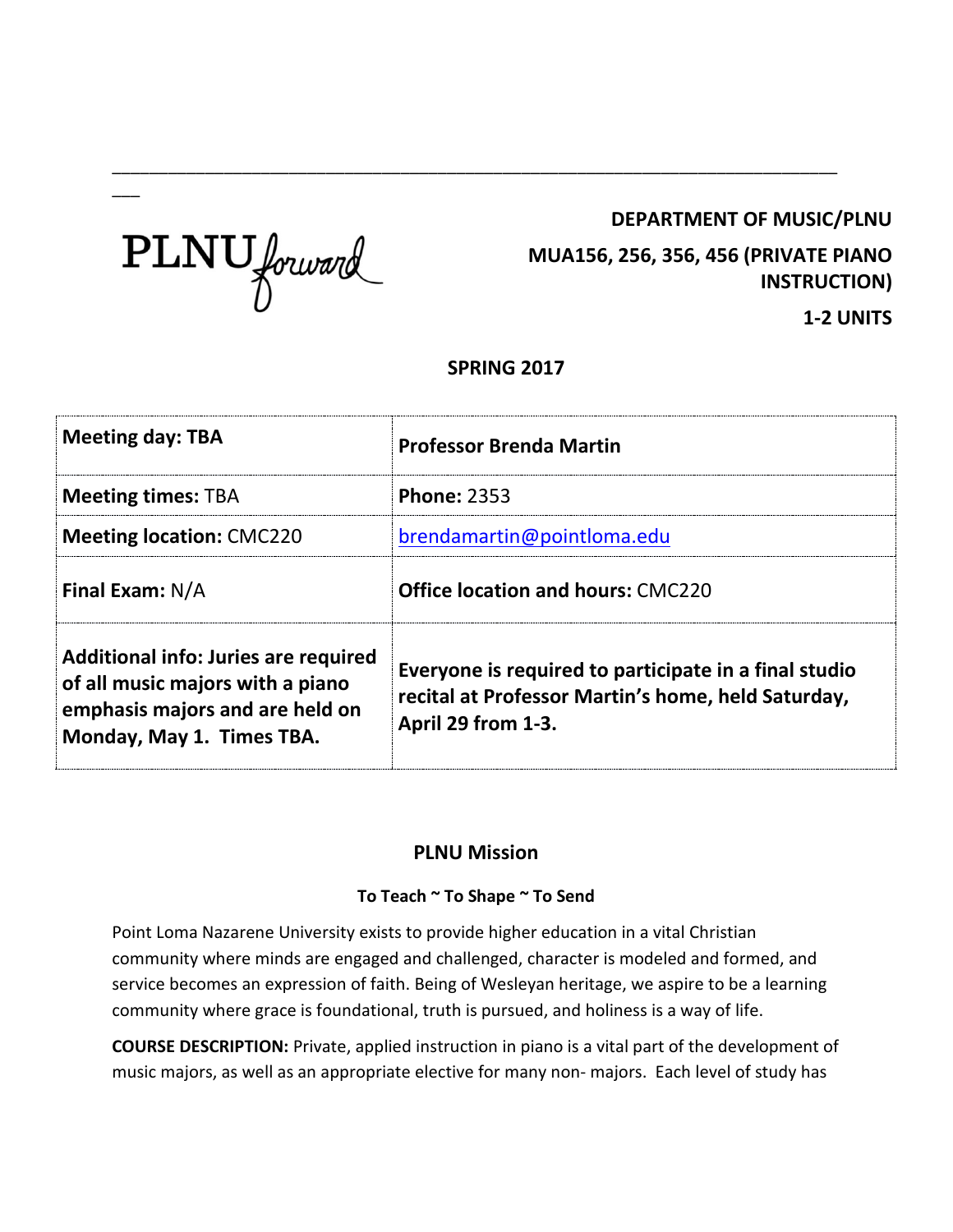defined materials and technical masteries to be achieved. Students are assigned to a level according to their proficiency and mastery of materials listed for given level.

#### **COURSE LEARNING OUTCOMES:**

By the end of a semester of private lesson study, a successful piano student will

- Attain mastery of technical exercises and/or etudes appropriate to the student's class level and degree program stipulated in the Music Student Handbook, as demonstrated by successful completion of the technique portion of the jury exam with a grade of "B" or better
- Cultivate technical and interpretive skills needed to perform repertoire from contrasting historical periods in accordance with the level and scope expectations (required number of pieces and duration) stipulated in the Music Student Handbook, as demonstrated by successful completion of the repertoire portion of the jury with a grade of "B" or better.
- Develop performance skills, such as memorization and stage presentation, through the application of practice strategies and creative problem solving, as demonstrated by satisfactory performance participation in piano forum and department recitals; successful completion of the repertoire portion of the jury with a grade of "B" or better.

NOTE: Students who are not required to perform a jury exam for the piano faculty will be evaluated for progress on technique assignments, repertoire, and other assignments on an individual basis.

**POSITION OF COURSE IN COLLEGE CURRICULUM**: Private piano is required of all piano performance majors, and is an option for meeting the private lesson requirement for other music majors. Private piano is also often taken as an elective course by music majors and by non-music majors desiring to continue developing their piano skills.

#### **METHODS USED IN THIS COURSE:**

Ordinarily, lesson assignments will include new, continuing and review repertoire as well as technique and memorization assignments. Each week student progress will be evaluated and suggestions for improvement will be offered. A journal of daily practice must be kept on a Google Drive document shared by the student and the professor. Each week, the professor will put practice assignments on the document for the next lesson. The practice journal will be used to evaluate the effectiveness of the student's progress toward assigned objectives

#### **REQUIRED TEXTS AND RECOMMENDED STUDY RESOURCES**

Repertoire for study will be assigned throughout the semester. Students may borrow scores from the music library or other sources temporarily, but students must have purchased and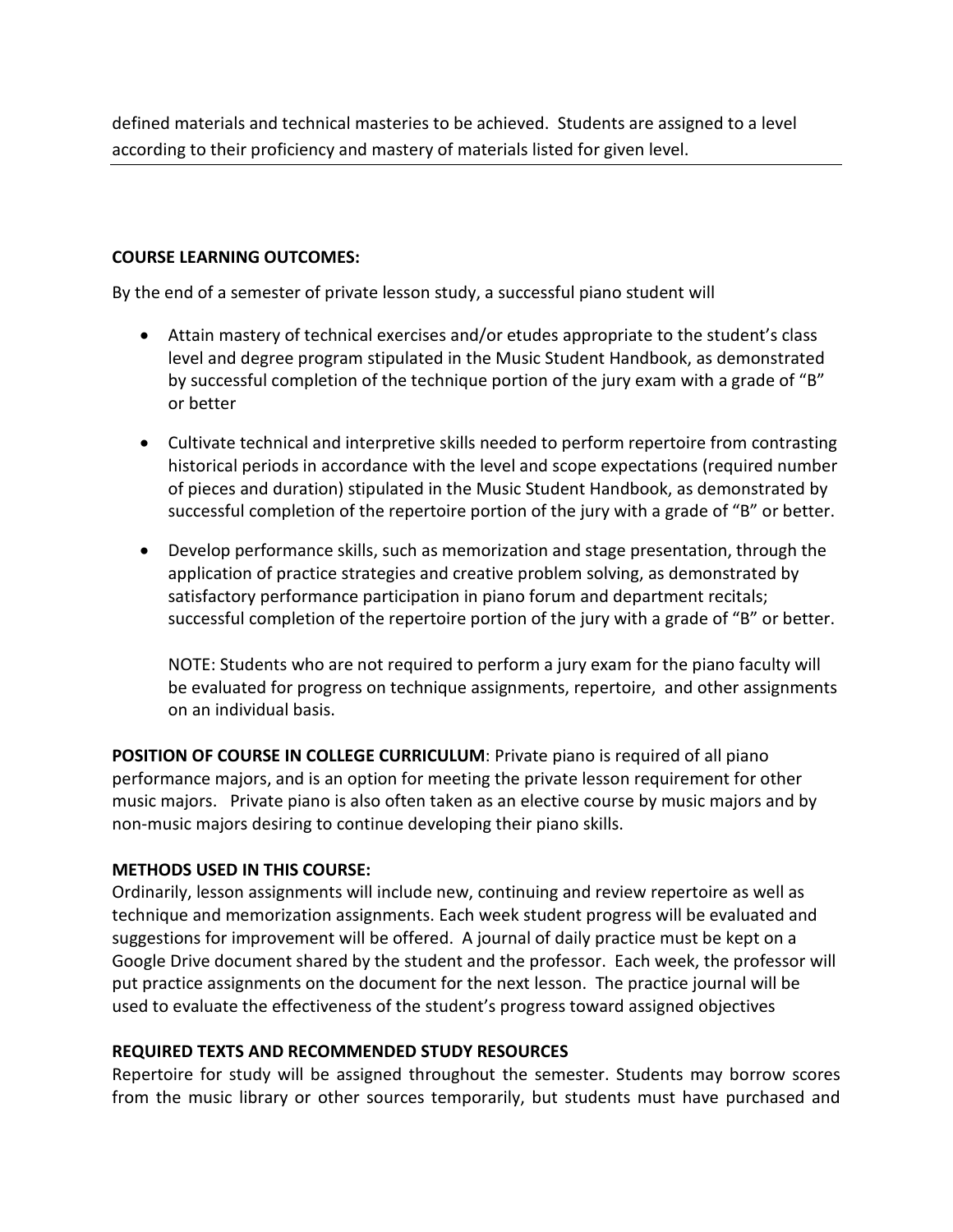obtained their own copy of the assigned repertoire within two weeks of the lesson. You'll need to order your music right away so you have it by the 3<sup>rd</sup> lesson. There will also be fees for any competitions you enter. **Ordering from the cheapest place on the internet may cause unacceptable delays.** It is preferred that you order your music rather than printing it off of IMSLP.

Music may be purchased from: Lovley Music 858-277-5754 MR Music Notes 619-283-2001 Pepper Music [http://www.pianoatpepper.com/catalog/pap\\_index.jsp](http://www.pianoatpepper.com/catalog/pap_index.jsp) Sheet Music Plus [http://www.sheetmusicplus.com](http://www.sheetmusicplus.com/) Amazon (with care)

• OTHER MATERIALS NEEDED FOR CLASS: Metronome or a metronome app, and a notebook for handouts and assignments.

# **CLASS PREPARATION**

- Students studying for one unit of credit should practice six hours per week, six days per week. Students studying for two units of credit should practice at least ten hours per week, six days per week. Piano performance majors and students preparing for Junior/Senior recitals will ordinarily find it necessary to spend additional time at the instrument in order to complete assignments satisfactorily. Practice rooms are available by checking out a key at the music office.
- Students studying for one-unit will be expected to memorize two pieces during the semester. The first piece should be memorized by week eight, the second by week 14. The length of the pieces will vary according to the level and degree concentration of the student.
- Students who are at a less advanced level will be expected to learn (with music) a number of pieces in addition to the memorized pieces in order to advance their reading and technical skills.
- For piano emphasis majors: The length of the pieces required for your piano jury must add up to the required number of minutes for that level (see attached jury requirement sheet). In addition to jury pieces, you may be given additional pieces/exercises to learn with the music in order to increase your skill/reading level.

*\*\*For some non-piano music majors, working on the piano proficiency exam may be a part (but not all) of the piano lesson requirements; however, they will still be expected to cover additional repertoire and perform in studio class (at least one piece must be memorized).*

*\*\*For those students interested, a small portion of the lesson may also be devoted to jazz or hymn improvisation, although this will not count for juries. \*If*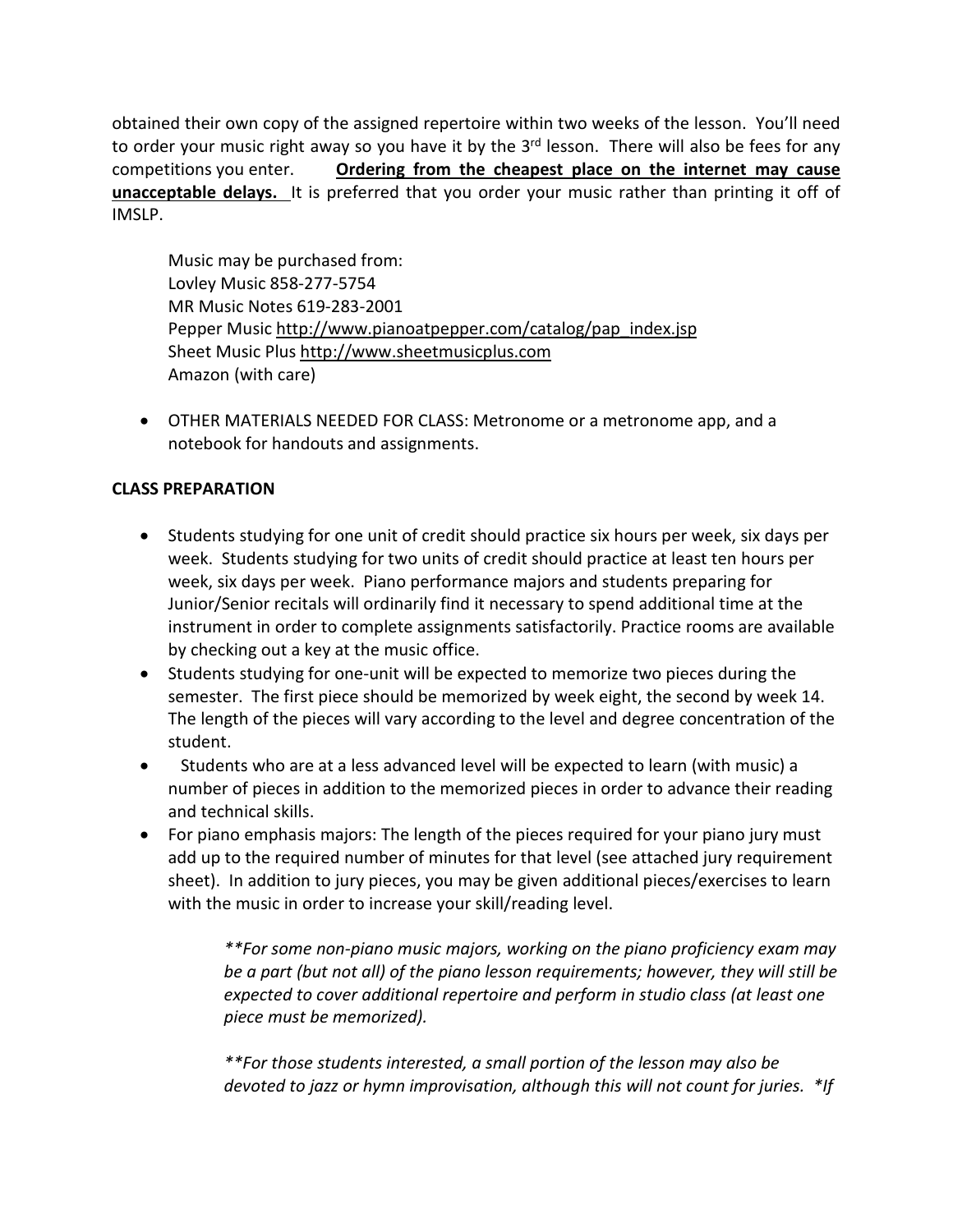*preferred, non-majors may elect to perform one jazz piece and one classical piece for their memorized pieces.* 

Students studying for two units will be required to prepare additional repertoire throughout the semester, and will have longer jury exams as well. These students will are expected to follow a similar schedule of memorization with approximately half of their repertoire prepared by the mid-semester grading deadline.

### **PIANO FORUM**

10 piano forums (including the required final studio forum) will be held during the semester to enable students to perform, receive coaching, and hear others perform. The required forums are held every Monday from 4-5 (except when there are student recitals). \*See attached student recital and forum schedule at the end of this document.

> **FORUM ATTENDANCE REQUIREMENTS**: Music majors whose primary performance area is piano must attend at least 8 piano forums, including the final forum. Elective and non-piano music majors must attend at least 5 forums, including the required final forum. *I will expect all of my students to attend studio forum unless they have a major reason to miss and have contacted me ahead of time.* Students should attend as many forums as possible. You are given a grace of one missed forum under the required amount; however, every forum missed after that will count as one absence. Please plan to attend forums regularly, as they are an important part of the class. Failure to attend the final studio forum at my house will result in a lowering of the final grade by a letter.

Attendance at the **ENTIRE CLASS** is required, unless the student has a conflicting class that they have cleared with the professor at the beginning of the semester.

**FORUM PERFORMANCE REQUIREMENTS:** Music majors with a piano emphasis must *perform* on at least *two* combined forums and *two* studio forums. Electives and nonpiano majors must perform on at least *two* studio forums. See below for *additional requirements.* **Note: this requirement is in addition to the final studio performance requirement.**

#### **ADDITIONAL PERFORMANCE REQUIREMENTS:**

**DEPARTMENTAL RECITAL:** Music majors with a piano emphasis and students on a music scholarship MUST perform in at least one departmental recital per semester. This is a departmental requirement. Failure to fulfill this requirement will affect your grade.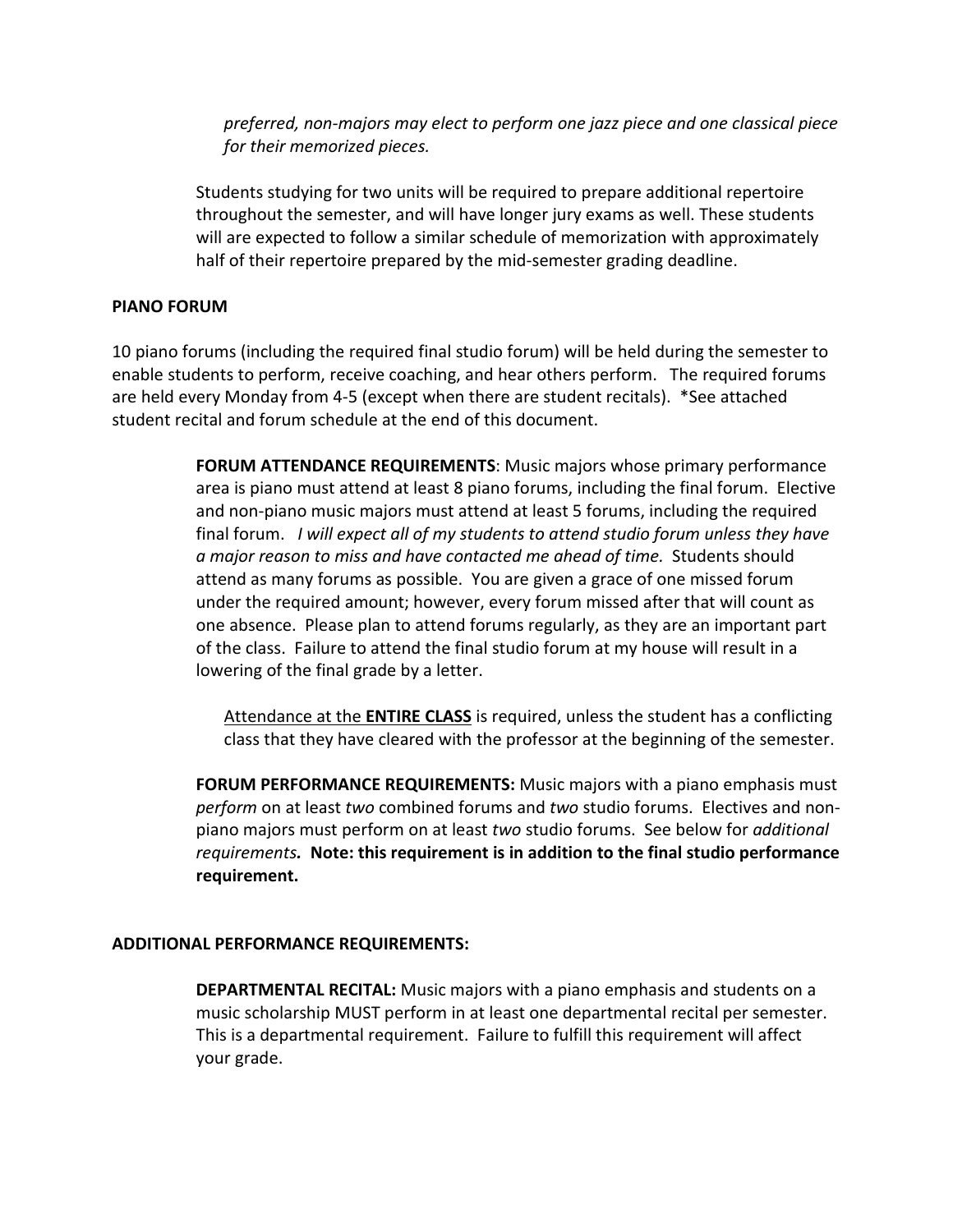**Piano Juries**: Music majors with a piano emphasis, students on a piano scholarship, and anyone wishing to advance a level will take a piano jury at the end of the semester as a final exam. Piano emphasis majors MUST take this jury at the end of every semester in order to pass the class; scholarship students must take the jury in order to retain their scholarship. See attached sheet for jury requirements. The jury grade will count significantly toward the average of final grade, although other factors will be considered.

\*All students, both major and non-major must participate in the final studio recital. Time and place to be determined. All students are REQUIRED to attend and perform at least one memorized piece on this recital.

\*Music majors with a piano emphasis must perform **all** jury repertoire from memory.

**COMPETITION OR VOLUNTEER WORK**: All music majors who are piano emphasis MUST either volunteer for ½ day of community service in a music teacher event OR perform in a piano competition or festival). \*\*Piano performance majors who are sophomores or above MUST participate in a competition *at least* once per year. \*\*If you choose not to do community service or a competition it will count as a missed lesson.

*Note: If you choose to do community service, you must contact the event coordinator at least two weeks in advance. Do not call the organizer the day before the event and expect to be accommodated, as this is not professional and does not reflect the values of our PLNU community. Once you commit, please follow through. Failure to follow through with your commitment also reflects poorly both on you as a professional and on the school, and will affect your grade.* 

#### **For possibilities, see:**

- [https://sdsouthcapmtorg.wordpress.com/programs-](https://sdsouthcapmtorg.wordpress.com/programs-events/chapter-events/)
- [events/chapter-events/](https://sdsouthcapmtorg.wordpress.com/programs-events/chapter-events/)
- <http://sdnc-capmt.org/events/>
- SanDiegoMTAC.com

\*\*Most highly recommended for volunteer work: Certificate of Merit: 3/26, 4/1, 4/2 Contact: Eleanor Hume: [eleanor.hum@sbcglobal.net](mailto:eleanor.hum@sbcglobal.net)

**MAKE-UP POLICY**: Although I don't do makeups unless I have to miss your lesson, you may miss one lesson without it counting against your attendance grade. Students may change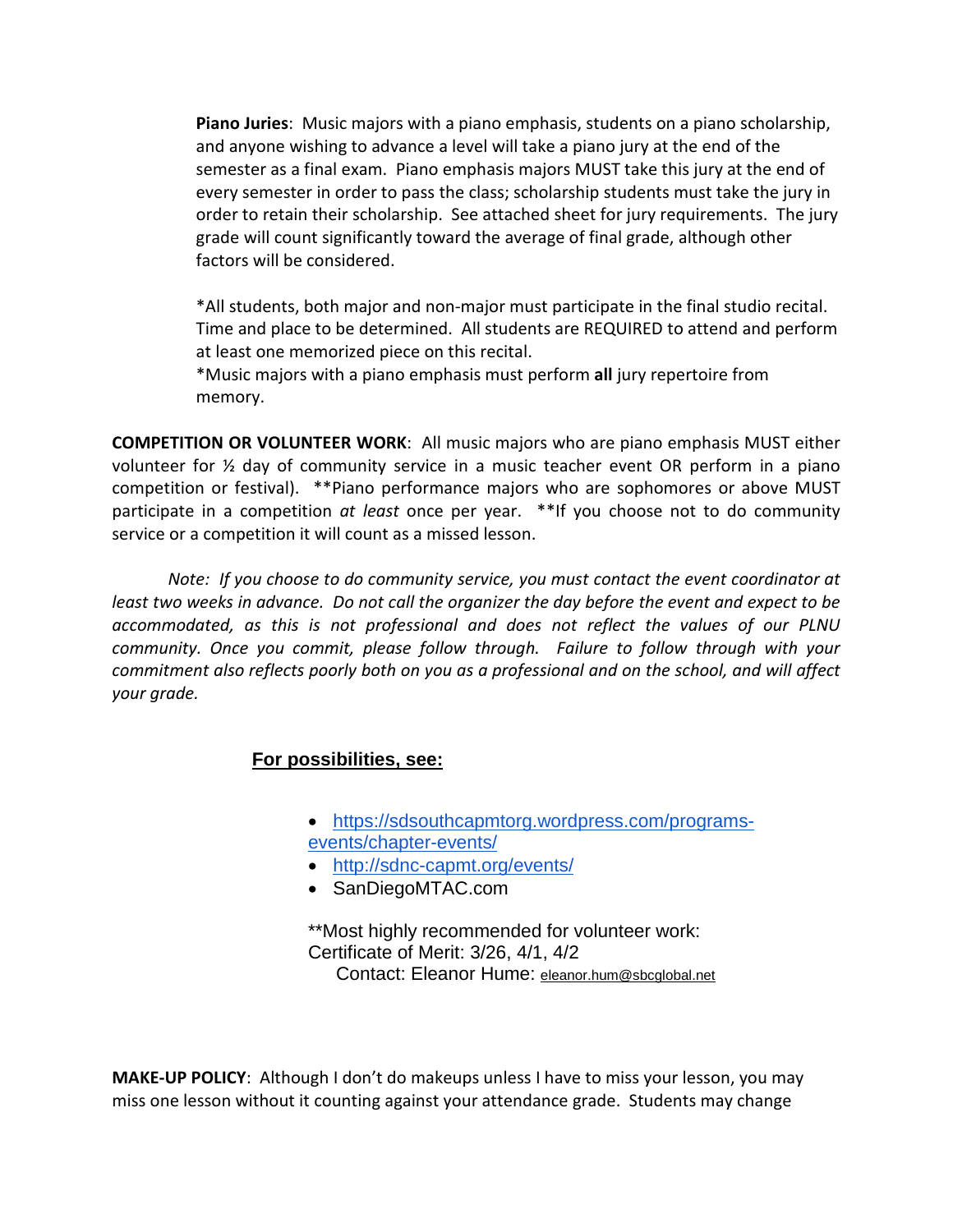lesson times with another student for a week they need to miss. It is up to the student to arrange the exchange ahead of time and notify the professor. Please save the free "miss" for when you might need it. If your lesson day falls on a school holiday, there will be no lesson that week.

**RECITALS**: Students are encouraged to attend on-campus department sponsored recitals. Check the bulletin boards in the hallways for details. You may also check the school's departmental website for a schedule of events. Recital attendance (12 per semester) is required of music majors. Each music major must perform on at least *one* student recital once per semester in their major performing area.

**EVALUATION**: While evaluation of a student's work in private piano is necessarily somewhat subjective, the following criteria will be considered when establishing the semester grade for the course:

> Private lesson attendance (one absence allowed without it affecting your grade); three tardies equals one absence) Weekly lesson grade (evaluated by punctuality and preparedness in lessons and by following through on practice instructions and memorization requirements) Forum attendance (at least 8 for piano emphasis music majors, 4 for everyone else) Performances on forums (including studio forums). Overall Improvement Online practice journals and practice hours Completion of community service or competition for piano emphasis majors (counts as one absence if not done) Attendance at any required recitals (see attached forum/recital schedule)

*New: For those students taking juries: The jury grade counts for 1/3 of your final grade. JURY EXAMS ARE SCHEDULED FOR MONDAY OF FINALS WEEK. MUSIC MAJORS MUST TAKE A JURY TO PASS THE CLASS. \*Jury repertoire and technique expectations for music majors with a piano emphasis are attached below. These guidelines are listed by class level and the number of registration units.*

#### **ASSESSMENT AND GRADING**

.

| The final course grade will be based upon these | Sample grade scale: |
|-------------------------------------------------|---------------------|
|-------------------------------------------------|---------------------|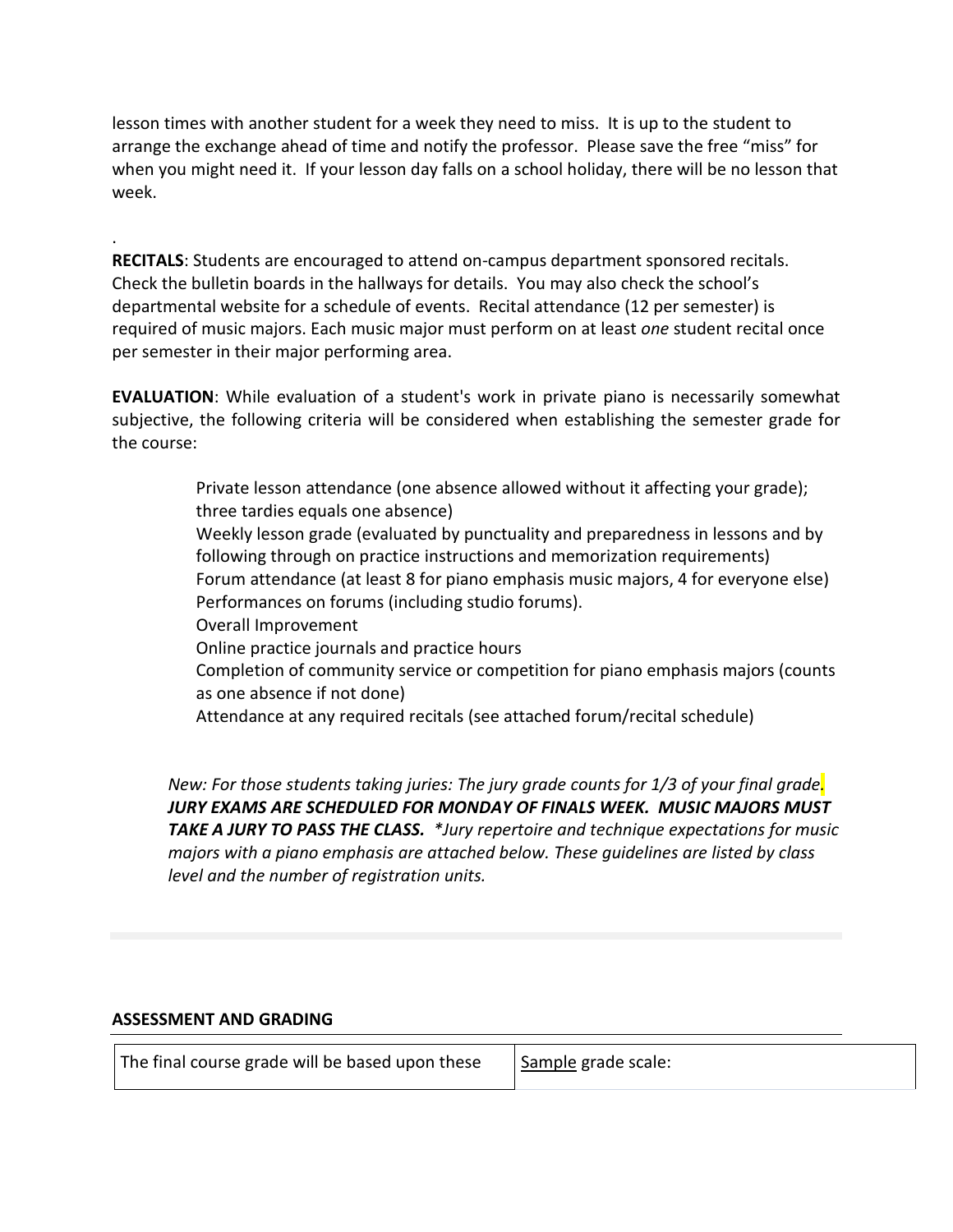| factors:                                                   | $A = 93 - 100$ | $C = 73 - 76$ |
|------------------------------------------------------------|----------------|---------------|
| Forum and private lesson attendance: 30%                   | $A = 92 - 90$  | $C = 70 - 72$ |
| Studio and forum performances: 20%                         | $B+=87-89$     | $D+ = 67-69$  |
| Private Lesson Grade: 50%                                  | $B = 83 - 86$  | $D = 63 - 66$ |
| Progress                                                   | $B = 80 - 82$  | $D = 60 - 62$ |
| Preparedness in lessons                                    | $C+=77-79$     | $F = 0 - 59$  |
| Practice log<br>$\bullet$                                  |                |               |
| Community Service/Competition (if applicable)<br>$\bullet$ |                |               |
| *For piano emphasis majors, your jury score will           |                |               |
| count as 1/3 of your final grade.                          |                |               |
|                                                            |                |               |

### **INCOMPLETES AND LATE ASSIGNMENTS**

All assignments are to be submitted/turned in by the beginning of the class session when they are due—including assignments posted in Canvas. Incompletes will only be assigned in extremely unusual circumstances.

#### **FINAL EXAMINATION POLICY**

Successful completion of this class requires taking the final examination **on its scheduled day**. The final examination schedule is posted on the Class [Schedules](http://www.pointloma.edu/experience/academics/class-schedules) site. No requests for early examinations or alternative days will be approved.

NOTE: The following policies are to be used without changes:

### **PLNU COPYRIGHT POLICY**

Point Loma Nazarene University, as a non-profit educational institution, is entitled by law to use materials protected by the US Copyright Act for classroom education. Any use of those materials outside the class may violate the law.

#### **PLNU ACADEMIC HONESTY POLICY**

Students should demonstrate academic honesty by doing original work and by giving appropriate credit to the ideas of others. Academic dishonesty is the act of presenting information, ideas, and/or concepts as one's own when in reality they are the results of another person's creativity and effort. A faculty member who believes a situation involving academic dishonesty has been detected may assign a failing grade for that assignment or examination, or, depending on the seriousness of the offense, for the course. Faculty should follow and students may appeal using the procedure in the university Catalog. See [Academic](http://catalog.pointloma.edu/content.php?catoid=18&navoid=1278) Policies for definitions of kinds of academic dishonesty and for further policy information.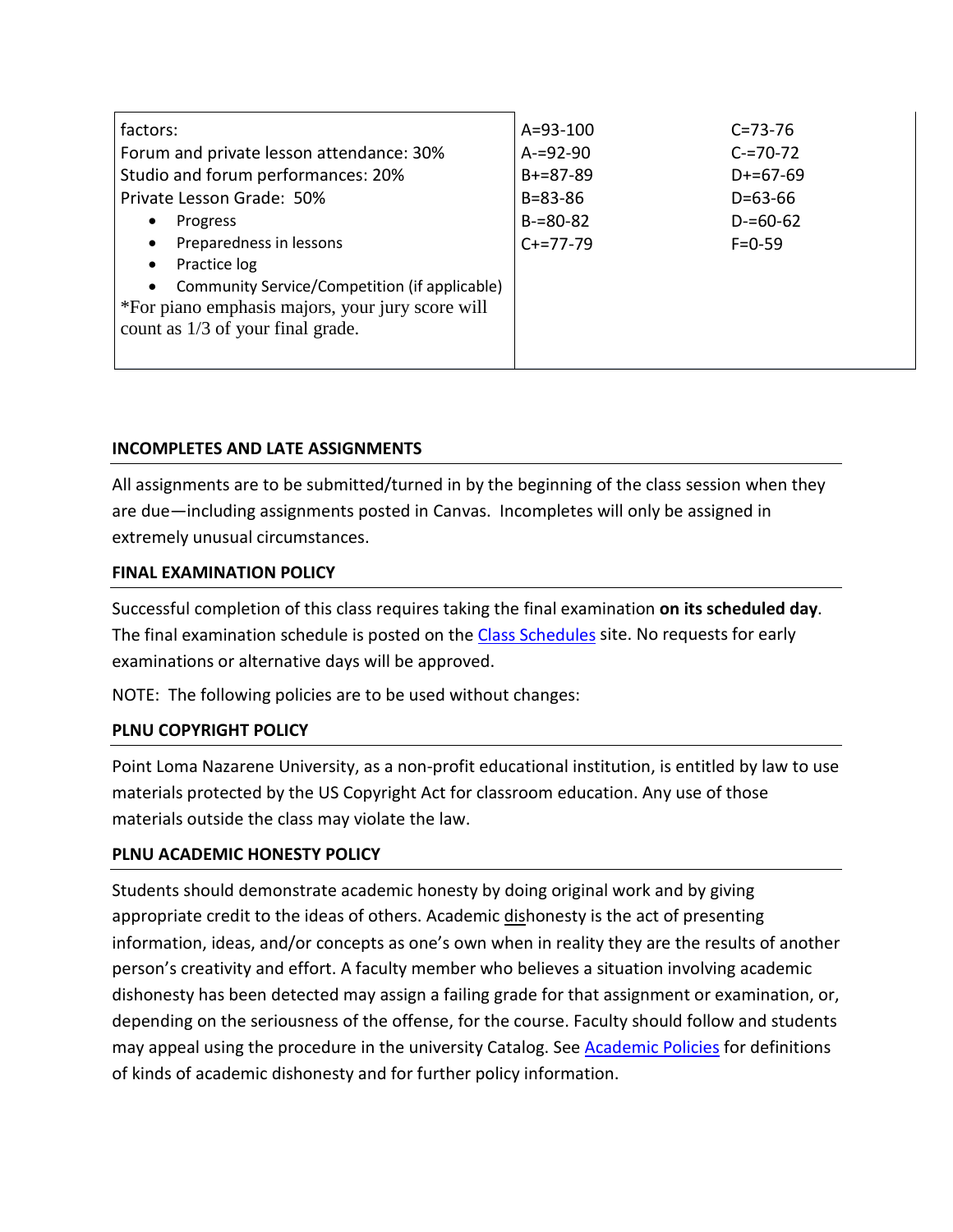### **PLNU ACADEMIC ACCOMMODATIONS POLICY**

If you have a diagnosed disability, please contact PLNU's Disability Resource Center (DRC) within the first two weeks of class to demonstrate need and to register for accommodation by phone at 619-849-2486 or by e-mail at **[DRC@pointloma.edu.](mailto:DRC@pointloma.edu)** See Disability [Resource](http://www.pointloma.edu/experience/offices/administrative-offices/academic-advising-office/disability-resource-center) Center for additional information.

# **PLNU ATTENDANCE AND PARTICIPATION POLICY**

Regular and punctual attendance at all classes is considered essential to optimum academic achievement. If the student is absent from more than 10 percent of class meetings, the faculty member can file a written report which may result in de-enrollment. If the absences exceed 20 percent, the student may be de-enrolled without notice until the university drop date or, after that date, receive the appropriate grade for their work and participation. See [Academic](http://catalog.pointloma.edu/content.php?catoid=18&navoid=1278) Policies in the Undergraduate Academic Catalog.

# **FORUM AND JURY/PROFICIENCY SCHEDULE**

- 1/10 Forum CMC115
- 1/16 Martin Luther King Dr. Holiday no forum
- 1/23 Forum CMC115
- 1/30 Studios Meet Separately: Labenske: Parlor Martin: Studio
- 2/6 *Student Recital*
- 2/13 Forum Crill Hall
- 2/20 Studios Meet Separately: Martin: Parlor Labenske: Studio
- 2/27 *Student Recital*
- 3/6 Spring Break
- 3/13 Forum Crill Hall
- 3/20 Studios Meet Separately: Labenske: Parlor Martin: Studio
- 3/27 Forum CMC 115
- 4/3 *Student Recital*
- 4/10 Forum Crill Hall
- 4/17 Easter Break
- 4/19 Piano Proficiency Exam (music majors only) Wednesday afternoon (sign up for a time)
- 4/24 *Student Recital*
- 4/29 (Saturday before finals) **Final Studio Class at Professor Martin's home (required) Time: 1-3 PM**
- 5/1 \*Piano Juries in Crill Hall (TBA)

\*Only required for piano emphasis music majors and piano scholarship students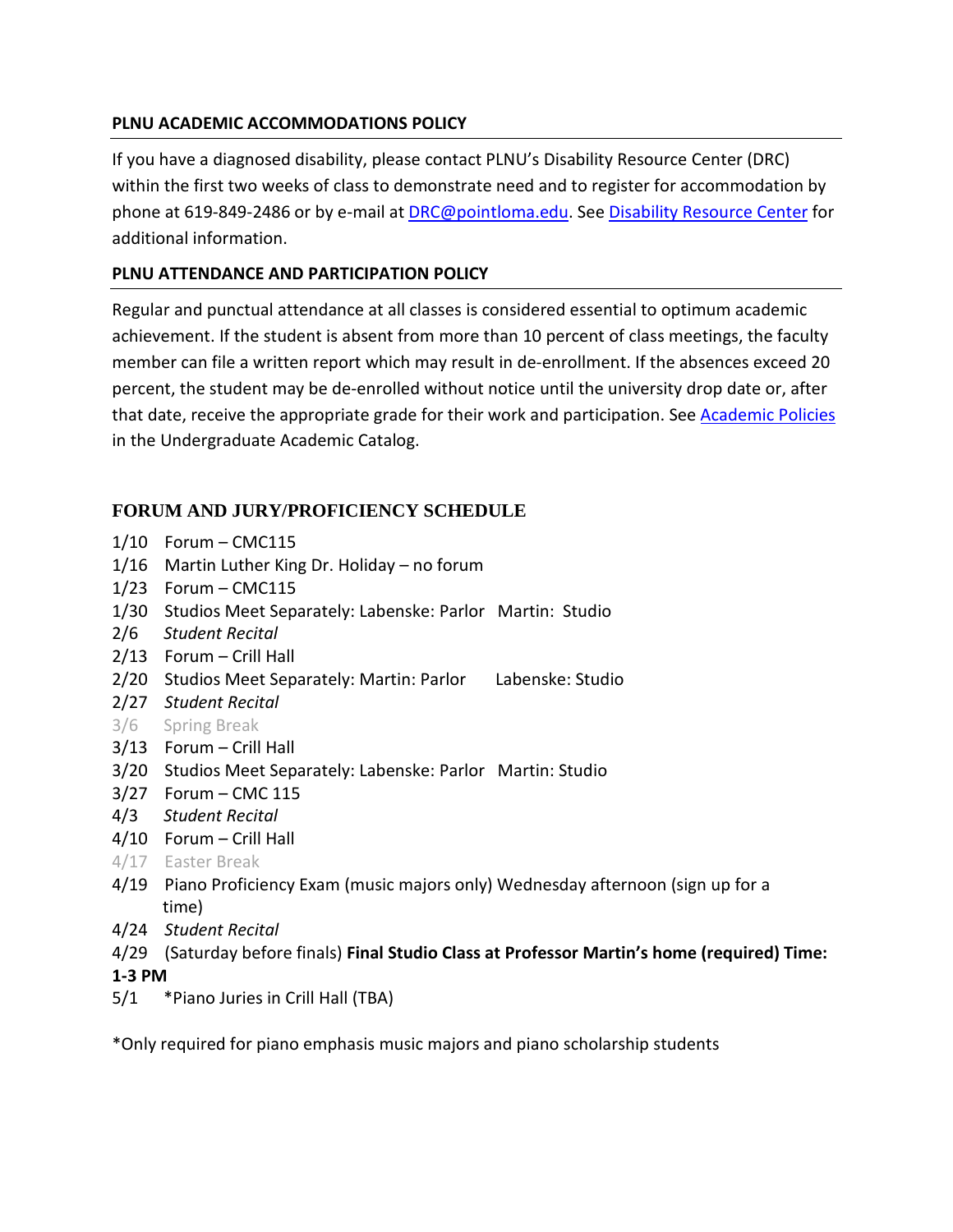# **Point Loma Nazarene University**

# **Piano Jury Technical Requirements**

(rev. 1/17)

*(all technique played using 16th notes)*

| Classification       | Major scales          | Minor scales              | Arpeggios                 |
|----------------------|-----------------------|---------------------------|---------------------------|
| MUA156, 1st          | BA: $q=50(2)$         | White key only            | Major triads, root pos.   |
| semester             | 8ves)                 | BA (harm): q=60 (2 8ves)  | BA: q=50 (2 8ves)         |
|                      | Mus. Ed.: q=80        | Mus. Ed. (harm+mel):      | Mus. Ed.: q=72 (2 8ves)   |
|                      | (2 8 <sub>ves</sub> ) | $q=80(2 8ves)$            | Perf.: q=88 (4 8 ves)     |
|                      | Perf.: $q=100$ (4)    | Perf. (harm+mel): $q=100$ |                           |
|                      | 8ves)                 | (48 <sub>ves</sub> )      |                           |
| MUA156, 2nd          | BA: q=60 (2)          | (all keys)                | Major triads, root pos.   |
| semester             | 8ves)                 | BA (harm): q=60 (2 8ves)  | BA: q=50 (2 8ves)         |
|                      | Mus. Ed.: $q=80$      | Mus. Ed. (harm+mel):      | Mus. Ed.: q=72 (4 8ves)   |
|                      | (48ves)               | $q=80(48ves)$             | Perf.: q=88 (4 8 ves)     |
|                      | Perf.: $q=100$ (4)    | Perf. (harm+mel): $q=100$ |                           |
|                      | 8ves)                 | (48ves)                   |                           |
| MUA256, 1st          | BA: q=80 (2)          | (all keys)                | Major and minor triads,   |
| semester             | 8ves)                 | BA (harm): q=80 (2 8 ves) | root pos. & inv.          |
|                      | Mus. Ed.: q=100       | Mus. Ed. (harm+mel):      | BA: q=72 (no inv; 2 8ves) |
|                      | (48ves)               | $q=100(48ves)$            | Mus. Ed.: q=92 (4 8ves)   |
|                      | Perf.: $q=112$ (4)    | Perf. (harm+mel): $q=112$ | Perf.: $q=100$ (4 8ves)   |
|                      | 8ves)                 | (48ves)                   |                           |
| MUA256, 2nd          | BA: $q=80(2)$         | (all keys)                | Major and minor triads,   |
| semester             | 8ves)                 | BA (harm+mel): q=80 (2)   | root pos and inv.         |
|                      | Mus. Ed.: q=100       | 8ves)                     | ADD V7 and dim7 root      |
| <b>BA</b> tech all 4 | (48ves)               | Mus. Ed. (harm+mel):      | pos if applying for 356   |
| 8ves if              | Perf.: q=112 (4)      | q=100 (4 8ves)            | BA: q=72 (2 8ves)         |
| applying for         | 8ves)                 | Perf. (harm+mel): $q=120$ | Mus. Ed.: q=92 (4 8ves)   |
| 356                  |                       | (48ves)                   | Perf.: q=112 (4 8ves)     |
| <b>MUA356</b>        | none                  | none                      | none                      |
| <b>MUA456</b>        | none                  | none                      | none                      |

*MUA 456:* No technical requirement